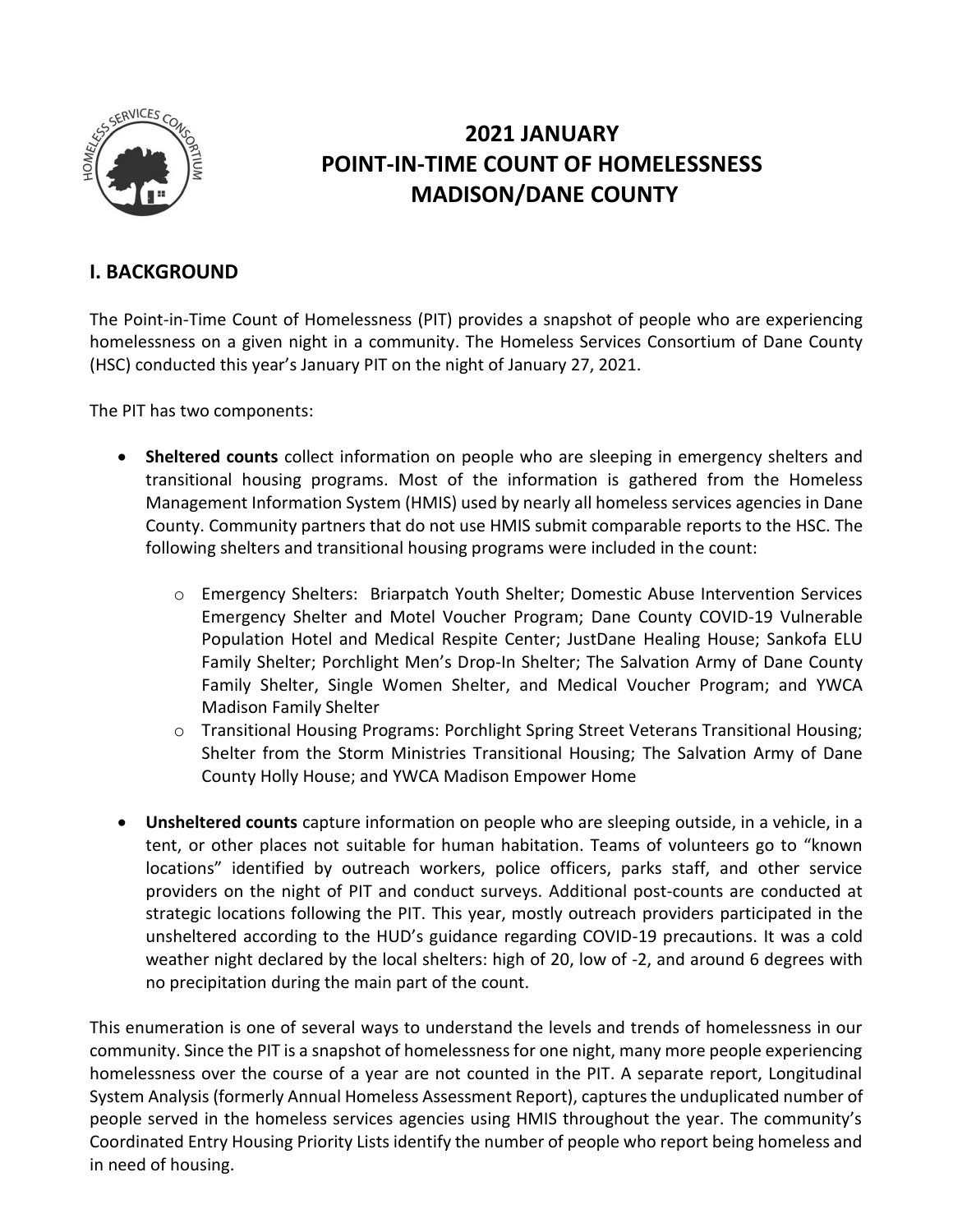It is important to note that this count excludes individuals and families who are "doubled up" with friends or other families in private homes or living in hotels or motels. While the U.S. Department of Education's definition of homelessness includes children who are living in such arrangements, these families are not included in the PIT, per HUD requirement. Individuals in institutions are also not included.

This report was prepared by the City of Madison Community Development Division on behalf of the HSC. Questions about the report can be directed to Sarah Lim, Community Development Specialist, at [slim@cityofmadison.com.](mailto:slim@cityofmadison.com)

### **II. KEY FINDINGS**

 $\overline{a}$ 

## **On a Single Night in January 2021**

### **855 people experiencing homelessness were identified in Madison/Dane County on the night of the 2021 January PIT.**

- 41% or 352 persons were in households with children (families), representing 104 families.
- 59% or 503 persons were in households without children (individuals).
- No unaccompanied youth under age 18 was identified.
- 5% or 42 persons were young adults age 18-24. 17 were parenting youth.
- 29% or 245 persons were considered chronically homeless\*.
- 7% or 56 persons were veterans.
- 10% or 87 persons stayed in unsheltered locations such as on the street, in vehicles, in tents, or other places not suitable for human habitation.

Black or African Americans are considerably overrepresented among the homeless population compared to the overall Dane County population. While accounting for 5.5 percent of the Dane County population, African Americans accounted for 46 percent of all people identified as experiencing homelessness.

<sup>\*</sup> Chronically Homeless Individual refers to an individual with a disability who has been continuously homeless for one year or more or has experienced at least four episodes of homelessness in the last three years where the combined length of time homeless in those occasions is at least 12 months. Chronically Homeless People in Families refers to people in families in which the head of household has a disability and has either been continuously homeless for one year or more or has experienced at least four episodes of homelessness in the last three years where the combined length of time homeless in those occasions is at least 12 months.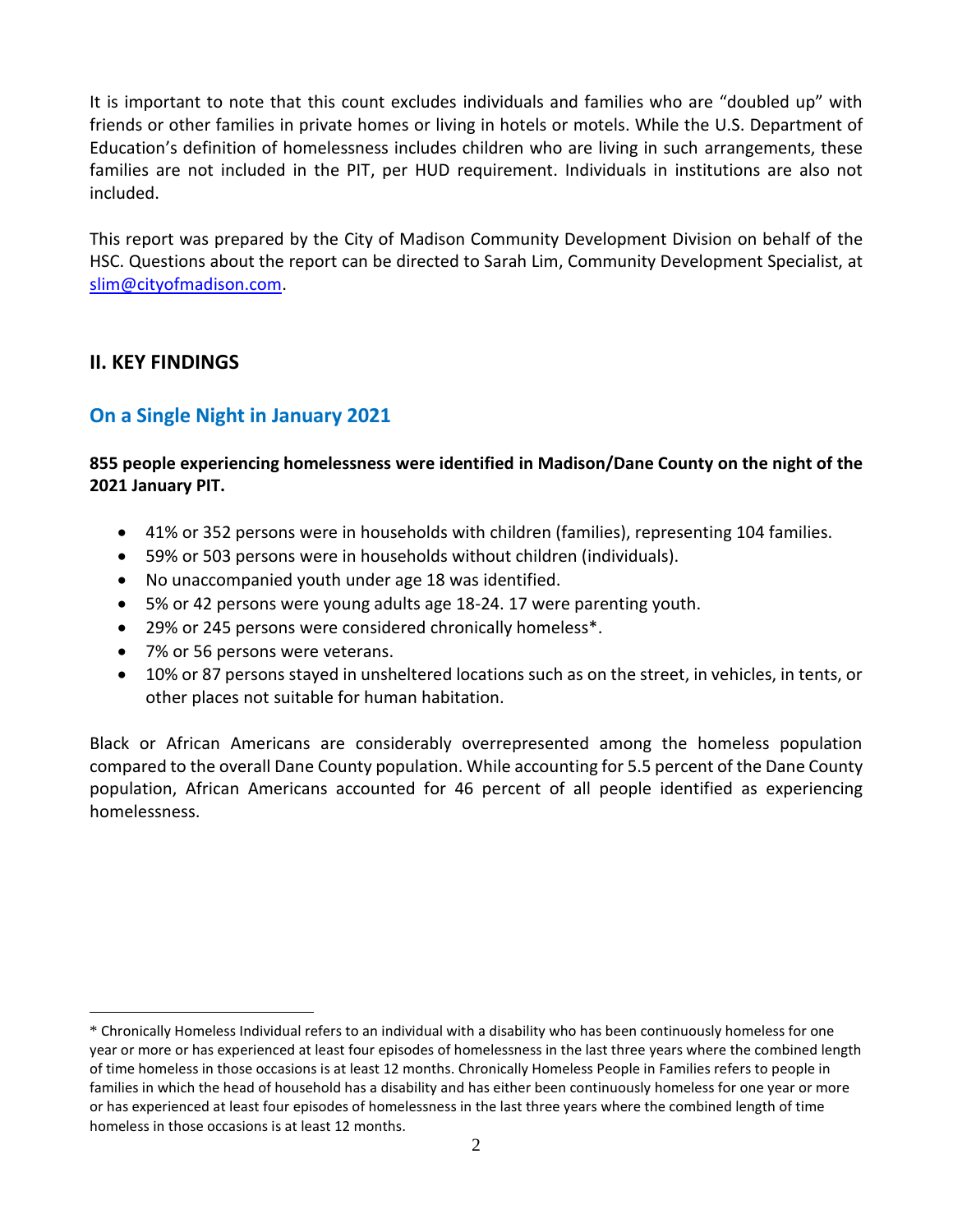## **Since 2020**

**The total number of persons experiencing homelessness increased by 36% from 630 to 855, a 255 person increase from the previous year.**

- The number of persons in households without children (individuals) increased by 154 persons.
- The number of persons in families increased by 27 percent or 74 persons. The number of families increased from 82 families to 104 families.
- The number of people experiencing chronic homelessness increased by 66 percent or 97 persons.
- The number of veterans experiencing homelessness increased by 14 persons.
- Excluding transitional housing programs, the number of persons experiencing homelessness either at emergency shelters or unsheltered locations increased by 57.5 percent or 286 persons, from 497 in 2020 to 783 in 2021.

## **Since 2016**

### **Overall homelessness was down by 22 percent or 178 persons from five years ago.**

- The number of individuals increased by 35 percent or 131 persons, 372 in 2016 and 503 in 2021.
- The number of persons in families was up by 22 percent or 64 persons, 288 in 2016 and 352 in 2021.
- The number of people experiencing chronic homelessness increased by 119 percent or 133 persons, 112 in 2016 and 245 in 2021.
- The number of veterans experiencing homelessness increased by 10 percent or 5 persons, 51 in 2016 and 56 in 2021.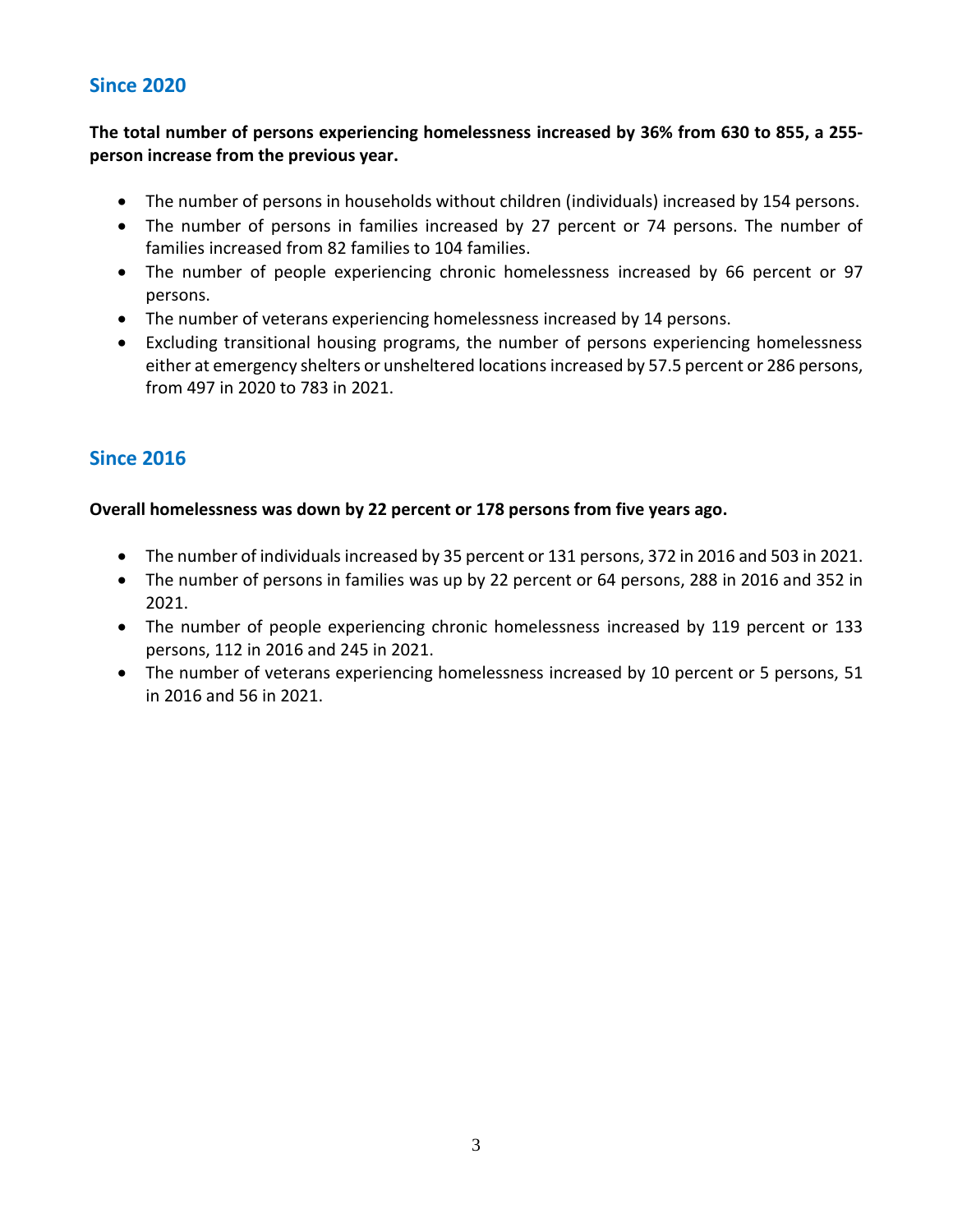

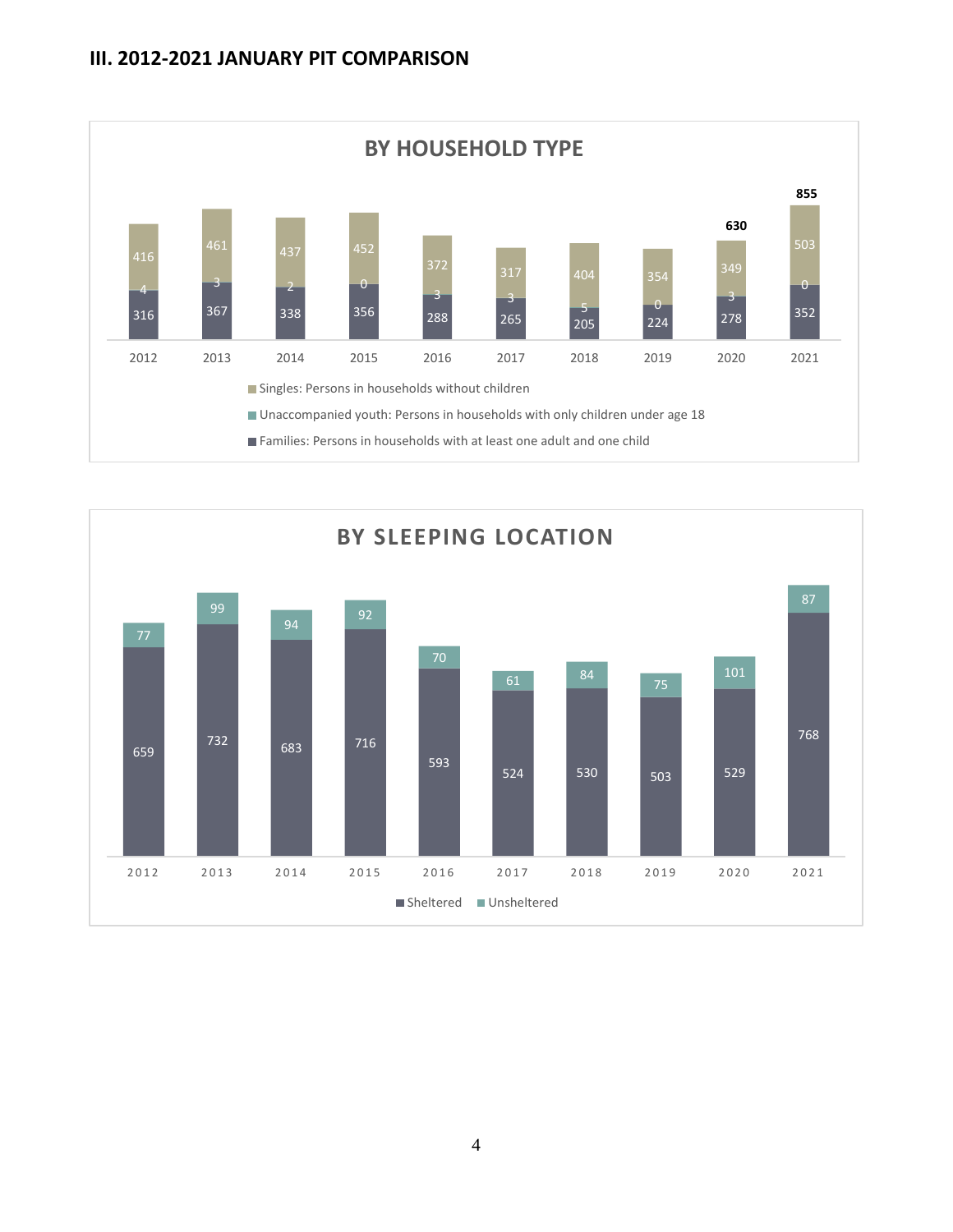

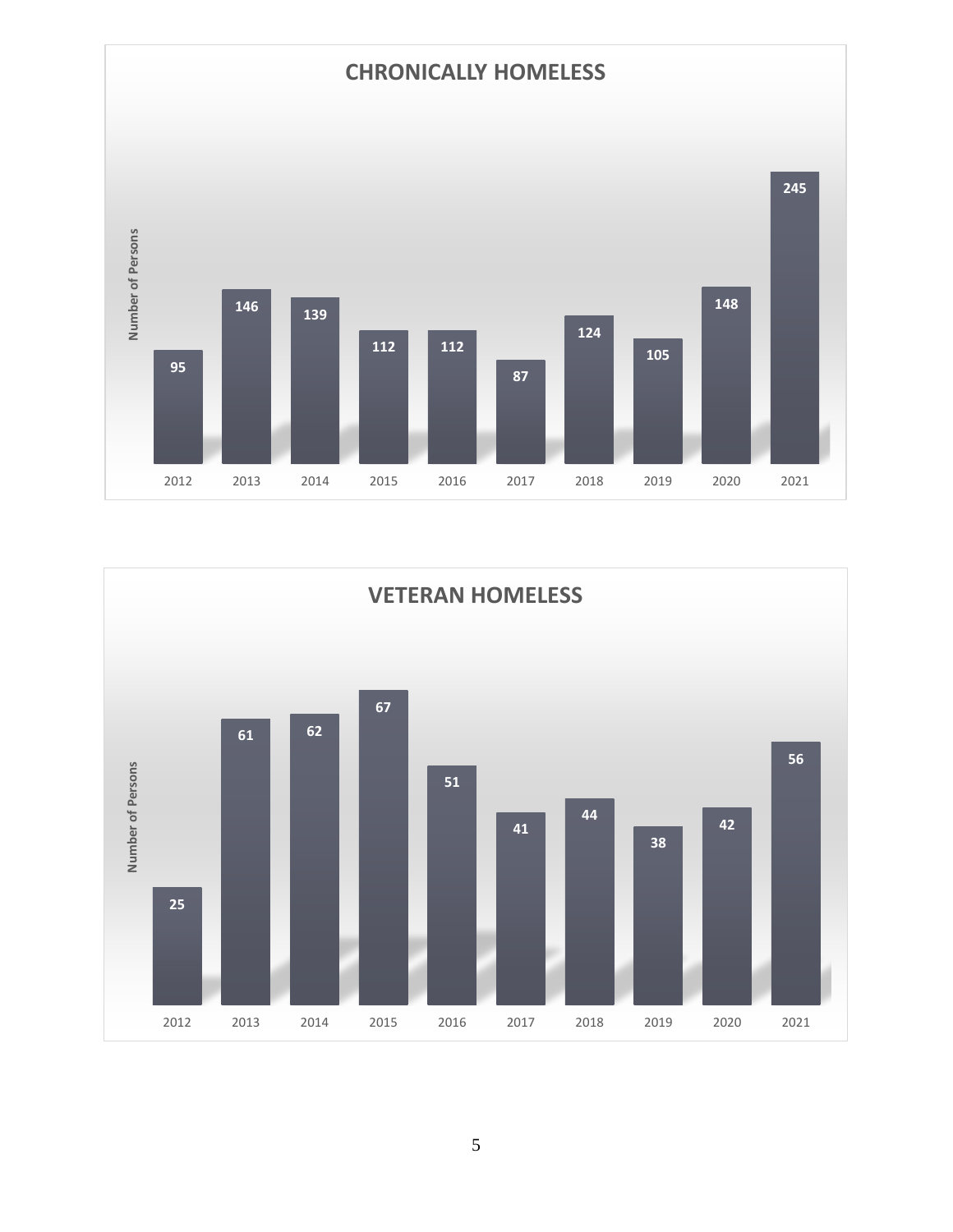## **IV. 2021 JANUARY PIT†**

| <b>Household Type</b>                                                      | # of Persons | Percentage |
|----------------------------------------------------------------------------|--------------|------------|
| Families: Persons in households with at least one adult and one child      | 352          | 41%        |
| Unaccompanied youth: Persons in households with only children under age 18 |              | 0%         |
| Singles: Households without children                                       | 503          | 59%        |
| <b>Total</b>                                                               | 855          | 100%       |



| <b>Sleeping Location</b>                            | # of Persons | Percentage |
|-----------------------------------------------------|--------------|------------|
| <b>Emergency Shelter</b>                            | 696          | 81%        |
| <b>Transitional Housing</b>                         | 72           | 8%         |
| Unsheltered (places not meant for human habitation) | 87           | 10%        |
| Total                                               | 855          | 100%       |



<sup>†</sup> When certain demographic information was unknown, HUD approved extrapolation method was used to ensure that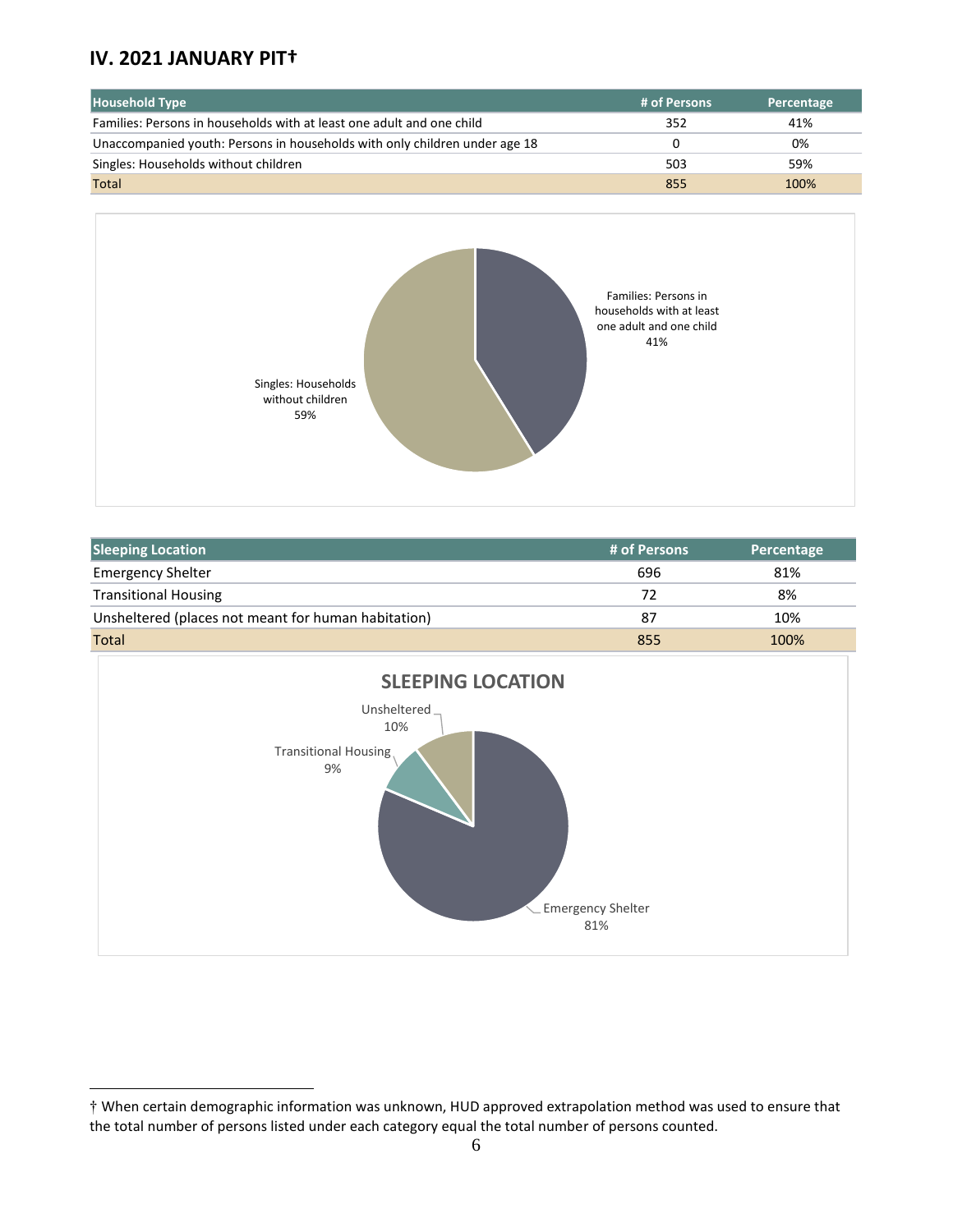| Race                                      | # of Persons | Percentage |
|-------------------------------------------|--------------|------------|
| White                                     | 375          | 44%        |
| <b>Black or African-American</b>          | 397          | 46%        |
| Asian                                     | 6            | 1%         |
| American Indian or Alaska Native          | 15           | 2%         |
| Native Hawaiian or Other Pacific Islander | 4            | 0%         |
| <b>Multiple Races</b>                     | 58           | 7%         |
| Total                                     | 855          | 100%       |



| <b>Ethnicity</b>        | # of Persons | Percentage |
|-------------------------|--------------|------------|
| Hispanic/Latino         | 52           | 6%         |
| Non-Hispanic/Non-Latino | 803          | 94%        |
| <b>Total</b>            | 855          | 100%       |

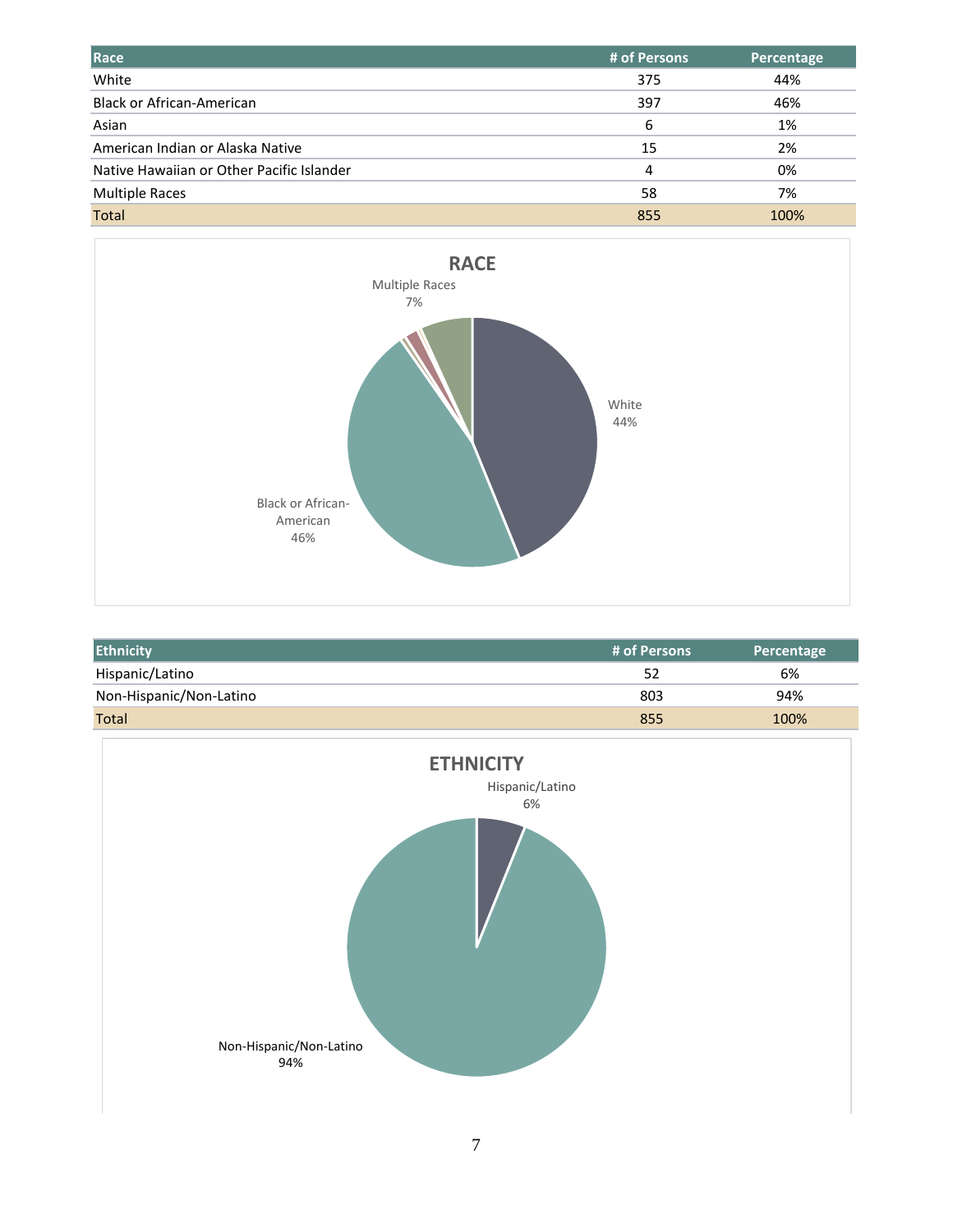| Age          | # of Persons | Percentage |
|--------------|--------------|------------|
| Under Age 18 | 209          | 24%        |
| Age 18-24    | 42           | 5%         |
| Over Age 24  | 604          | 71%        |
| <b>Total</b> | 855          | 100%       |



#### **Gender –** *All Population*

| Gender                                                      | # of Persons | <b>Percentage</b> |
|-------------------------------------------------------------|--------------|-------------------|
| Female                                                      | 346          | 40%               |
| Male                                                        | 503          | 59%               |
| Transgender                                                 |              | 0%                |
| Gender Non-Conforming (i.e. not exclusively male or female) | 4            | 0%                |
| <b>Total</b>                                                | 855          | 100%              |

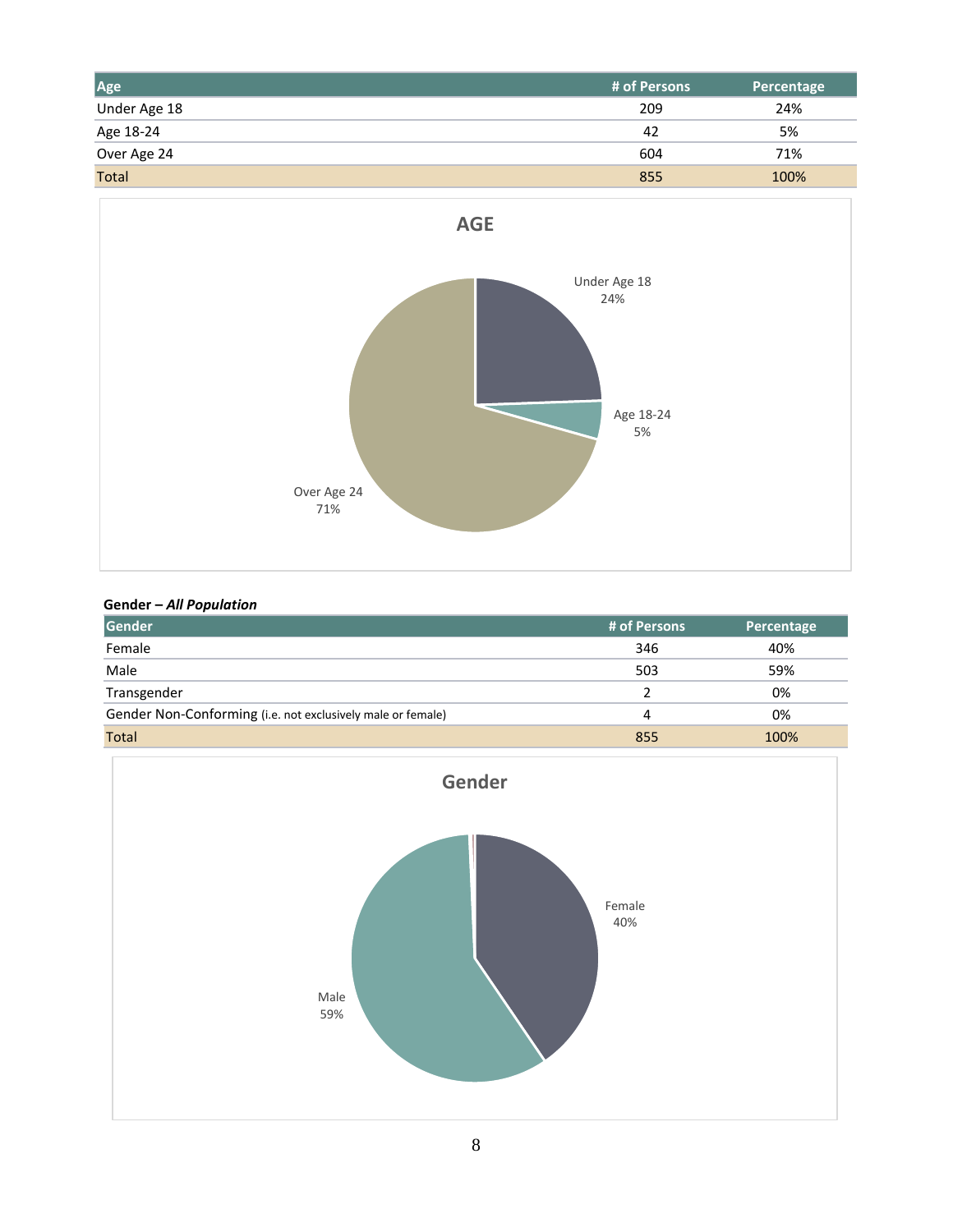**Gender –** *Singles (households without children)*

| Gender                                                      | # of Persons | <b>Percentage</b> |
|-------------------------------------------------------------|--------------|-------------------|
| Female                                                      | 143          | 28%               |
| Male                                                        | 354          | 70%               |
| Transgender                                                 |              | 0%                |
| Gender Non-Conforming (i.e. not exclusively male or female) | 4            | 1%                |
| <b>Total</b>                                                | 503          | 100%              |



**Gender –** *Families (households with children)*

| Gender                                                      | # of Persons | Percentage |
|-------------------------------------------------------------|--------------|------------|
| Female                                                      | 203          | 58%        |
| Male                                                        | 149          | 42%        |
| Transgender                                                 | 0            | 0%         |
| Gender Non-Conforming (i.e. not exclusively male or female) | 0            | 0%         |
| <b>Total</b>                                                | 352          | 100%       |

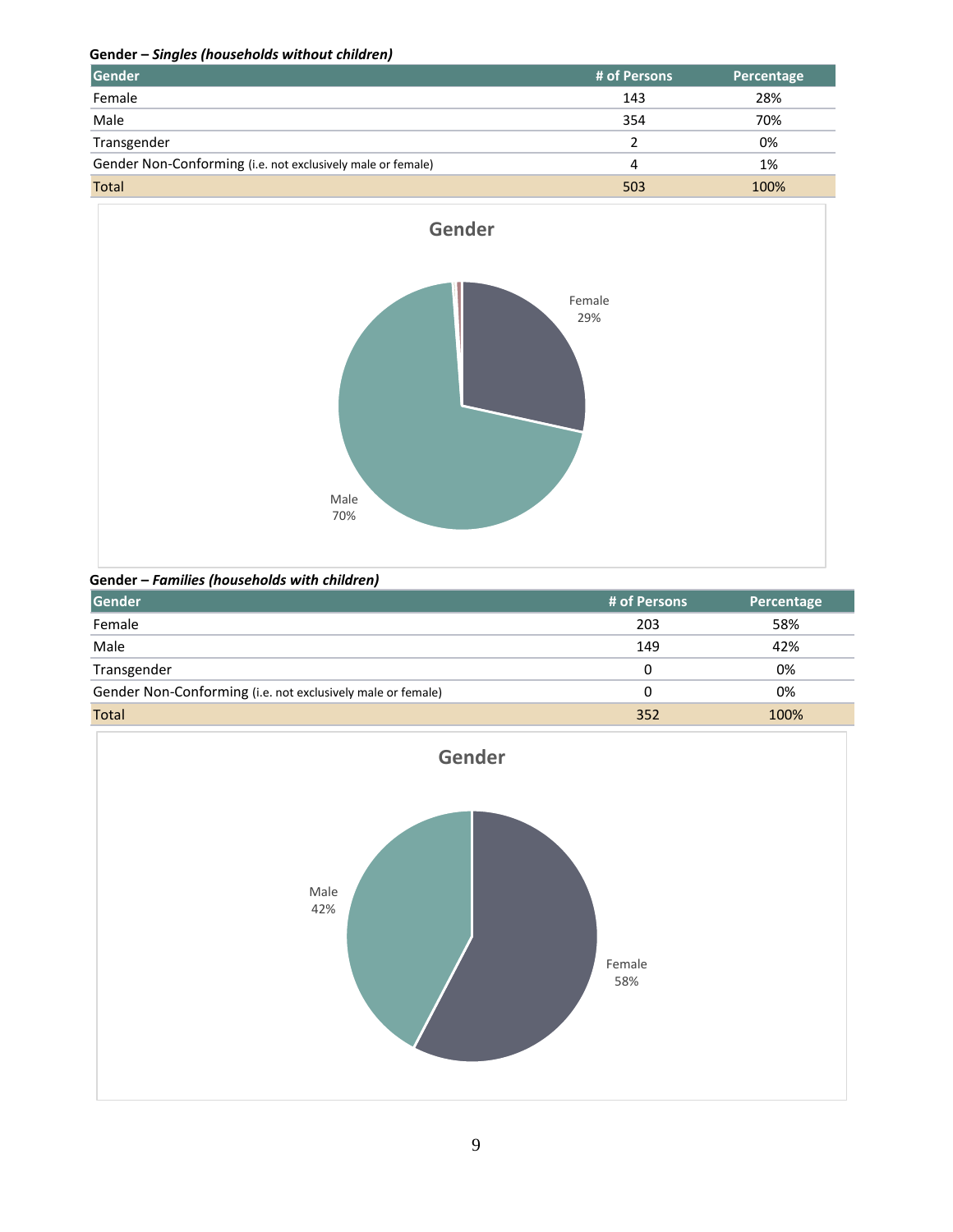# **APPENDIX 2021 January PIT Sheltered/Unsheltered Report**

# **Families: Households with at least one adult and one child**

| Households with at least one Adult and |  |  |  |
|----------------------------------------|--|--|--|
| one Child                              |  |  |  |

Total Number of Households Total Number of Persons (Adults and Children) **313 39 0 352** Number of Children (Under Age 18) Number of Young Adults (Age 18-24) Number of Adults (Over Age 24)

| <b>Sheltered</b> |              | <b>Unsheltered</b> | Total |
|------------------|--------------|--------------------|-------|
| Emergency        | Transitional |                    |       |
| 90               | 14           |                    | 104   |
| 313              | 39           | 0                  | 352   |
| 184              | 25           |                    | 209   |
| 16               |              |                    | 17    |
| 113              | 13           |                    | 126   |

#### **Gender (adults and children)**

| Female                                                      | 179 | 24 | 203 |
|-------------------------------------------------------------|-----|----|-----|
| Male                                                        | 134 | 15 | 149 |
| Transgender                                                 |     |    |     |
| Gender Non-Conforming (i.e. not exclusively male or female) |     |    |     |
|                                                             |     |    |     |

#### **Ethnicity (adults and children)**

| nne<br>∠ວບ |  |  |
|------------|--|--|
|            |  |  |

#### **Race (adults and children)**

Non-Hispanic/Non-Latino

Hispanic/Latino

| White                                     |
|-------------------------------------------|
| <b>Black or African-American</b>          |
| Asian                                     |
| American Indian or Alaska Native          |
| Native Hawaiian or Other Pacific Islander |
| <b>Multiple Races</b>                     |

#### **Chronically Homeless**

| <b>Total Number of Households</b> |    |  |    |
|-----------------------------------|----|--|----|
| <b>Total Number of Persons</b>    | 50 |  | 50 |

| White                                     | 59  |    | 67  |
|-------------------------------------------|-----|----|-----|
| Black or African-American                 | 208 | 25 | 233 |
| Asian                                     |     |    |     |
| American Indian or Alaska Native          |     |    |     |
| Native Hawaiian or Other Pacific Islander |     |    |     |
| <b>Multiple Races</b>                     | 39  |    | 45  |

| 16 |
|----|
| 50 |

| 16 |
|----|
| 50 |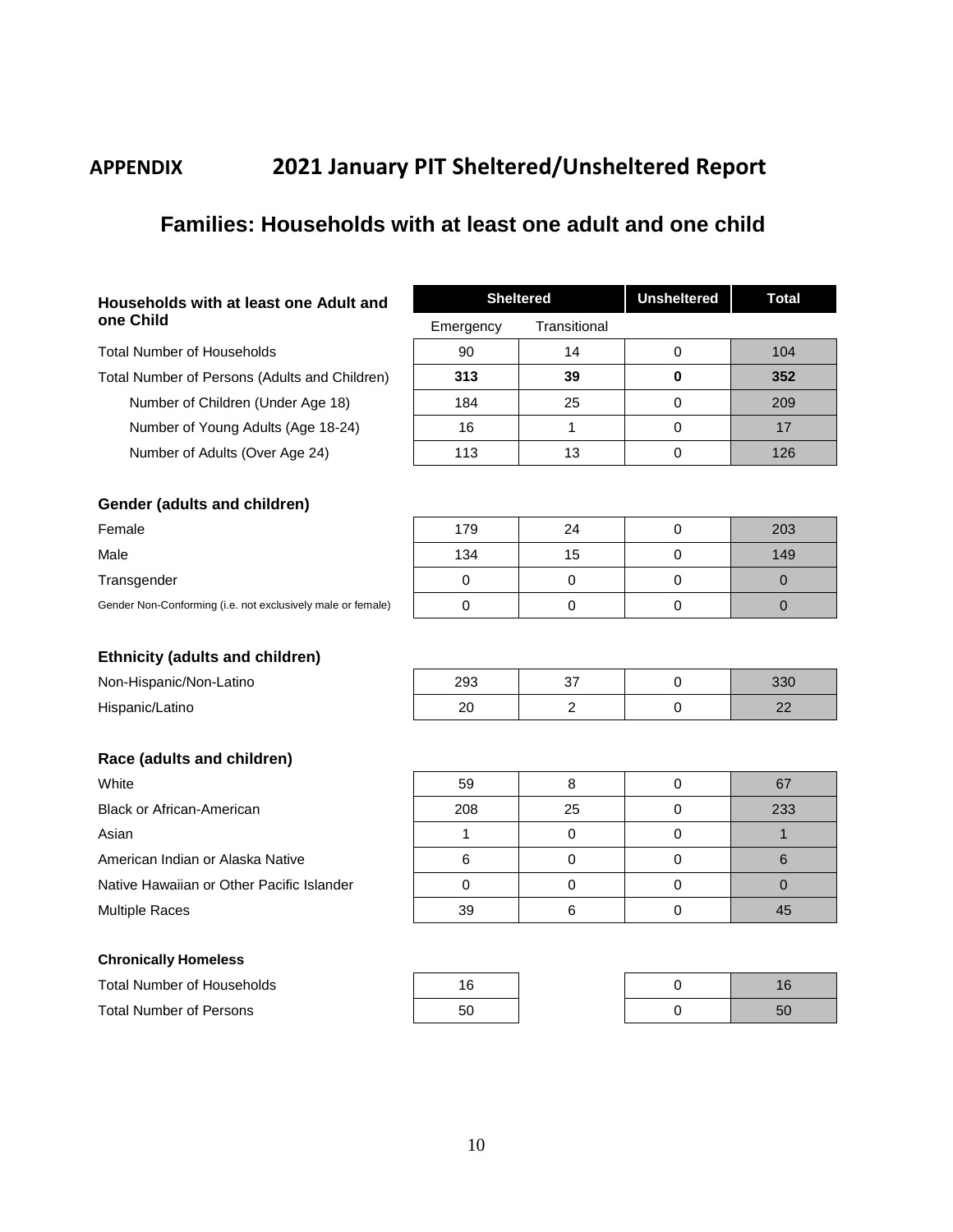# **Singles or Couples: Households without children**

|                                                             | <b>Sheltered</b> |              | <b>Unsheltered</b> | <b>Total</b>   |
|-------------------------------------------------------------|------------------|--------------|--------------------|----------------|
| <b>Households without Children</b>                          | Emergency        | Transitional |                    |                |
| <b>Total Number of Households</b>                           | 370              | 33           | 78                 | 481            |
| <b>Total Number of Persons (Adults)</b>                     | 383              | 33           | 87                 | 503            |
| Number of Young Adults (Age 18-24)                          | 17               | $\mathbf 0$  | 8                  | 25             |
| Number of Adults (Over Age 24)                              | 366              | 33           | 79                 | 478            |
|                                                             |                  |              |                    |                |
| Gender                                                      |                  |              |                    |                |
| Female                                                      | 110              | 12           | 21                 | 143            |
| Male                                                        | 269              | 21           | 64                 | 354            |
| Transgender                                                 | $\overline{c}$   | $\mathbf 0$  | $\mathbf 0$        | $\overline{2}$ |
| Gender Non-Conforming (i.e. not exclusively male or female) | $\overline{c}$   | $\pmb{0}$    | $\overline{c}$     | $\overline{4}$ |
|                                                             |                  |              |                    |                |
| <b>Ethnicity</b>                                            |                  |              |                    |                |
| Non-Hispanic/Non-Latino                                     | 359              | 30           | 84                 | 473            |
| Hispanic/Latino                                             | 24               | 3            | $\mathfrak{Z}$     | 30             |
|                                                             |                  |              |                    |                |
| Race                                                        |                  |              |                    |                |
| White                                                       | 216              | 25           | 67                 | 308            |
| <b>Black or African-American</b>                            | 144              | 6            | 14                 | 164            |
| Asian                                                       | $\overline{4}$   | 0            | 1                  | 5              |
| American Indian or Alaska Native                            | $\overline{7}$   | $\mathbf{1}$ | 1                  | $\mathsf g$    |
| Native Hawaiian or Other Pacific Islander                   | $\mathfrak{Z}$   | 1            | $\mathbf 0$        | $\overline{4}$ |
| <b>Multiple Races</b>                                       | 9                | $\pmb{0}$    | $\overline{4}$     | 13             |
|                                                             |                  |              |                    |                |
| <b>Chronically Homeless</b>                                 |                  |              |                    |                |
| <b>Total Number of Persons</b>                              | 149              |              | 46                 | 195            |